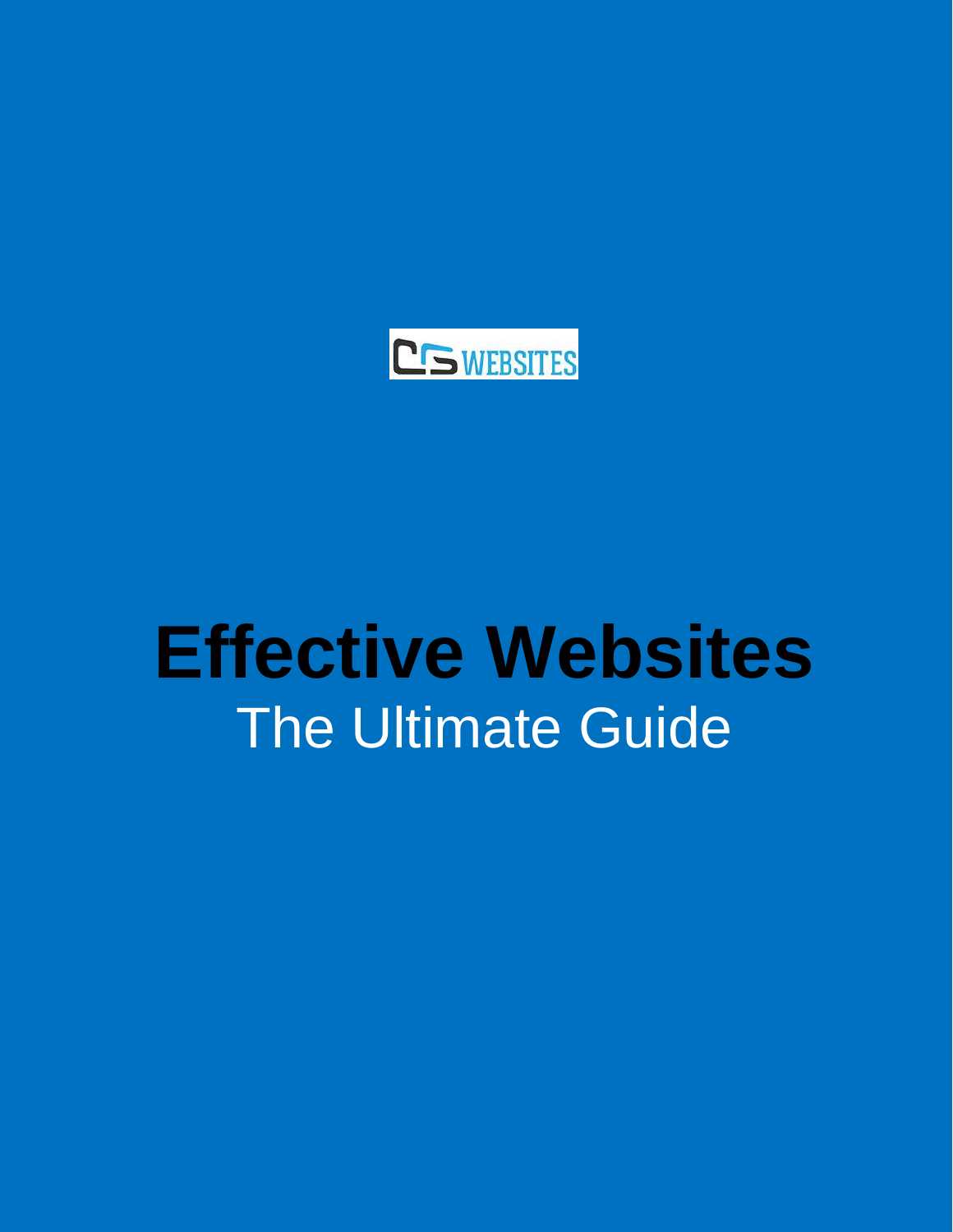#### **The place we find "everything" is on the web.**

From buying shoes to researching healthcare providers, the Internet is our one-stop-shop for research. It's a simple fact that your website is the first thing a potential customer sees when they start researching a product or service. Everyone knows referrals will always be the highest converting lead source, but even those prospective customers will still go to the web to research you and your business before they pick up the phone. It's the virtual first impression they get that decides whether or not they take the next step.

This is where it starts to get interesting. In an age of constant connectivity we don't know how individuals will be accessing your website. Since 2013 mobile access surpassed desktop browsing and now more people are looking at your website on their phones or tablets than on a laptop/desktop. Information needs to be readily available on any device. The information a customer is looking for must be easy to find and quick to download. Having someone waiting for your website to load is no different than calling a business and having the phone ring endlessly and never get picked up. In a recent study Amazon found that 1 extra second of load time cost them \$1.6 billion in sales. What would it cost your business in lost revenue if you had a potential customer leaving your website and going somewhere else because it was hard to load or navigate on their smart phones every week? What if that was happening every day? **Responsive web development** can help combat this problem.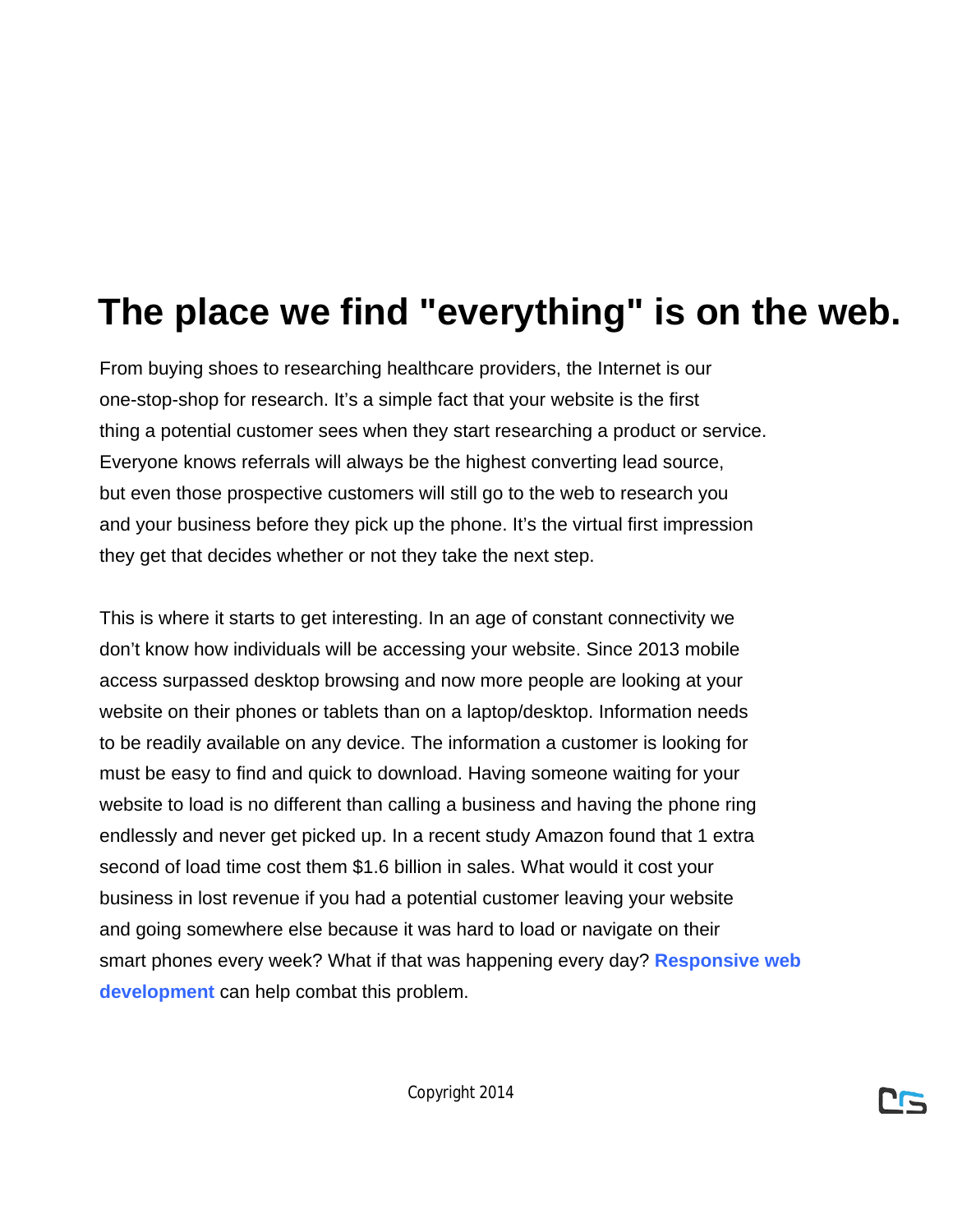#### **What is a Responsive Website?**

A responsive website uses media queries to detect the screen size of the users device and uses CSS to present the correct format and content served on a single html page. To put it simply, the page reacts to the device and you don't need multiple versions of your site (like a mobile, tablet and desktop version.) In fact, Google has started to negatively impact the organic search results on sites that do not handle mobile and tablet versions with **responsive websites**.

Your responsive website should also embrace a 'mobile first' mentality. We recommend starting with the mobile version of the site first and working up to the desktop version in the design/user experience phase. There are a couple core reasons for this mindset. First, more than 50% of the users accessing the site will be coming from a mobile device. We want to embrace that and create the most rich, user-friendly experience for them based around the content they are looking for. It also helps us to focus on the users' needs so we can present it to them intuitively. For example, the number one thing someone is looking for when they access a businesses website from their mobile device is the phone number. Statistically, it's the same on a larger screen. By starting design with the mobile version first, that critical information is also organized at the top of website in the desktop version.



Copyright 2014

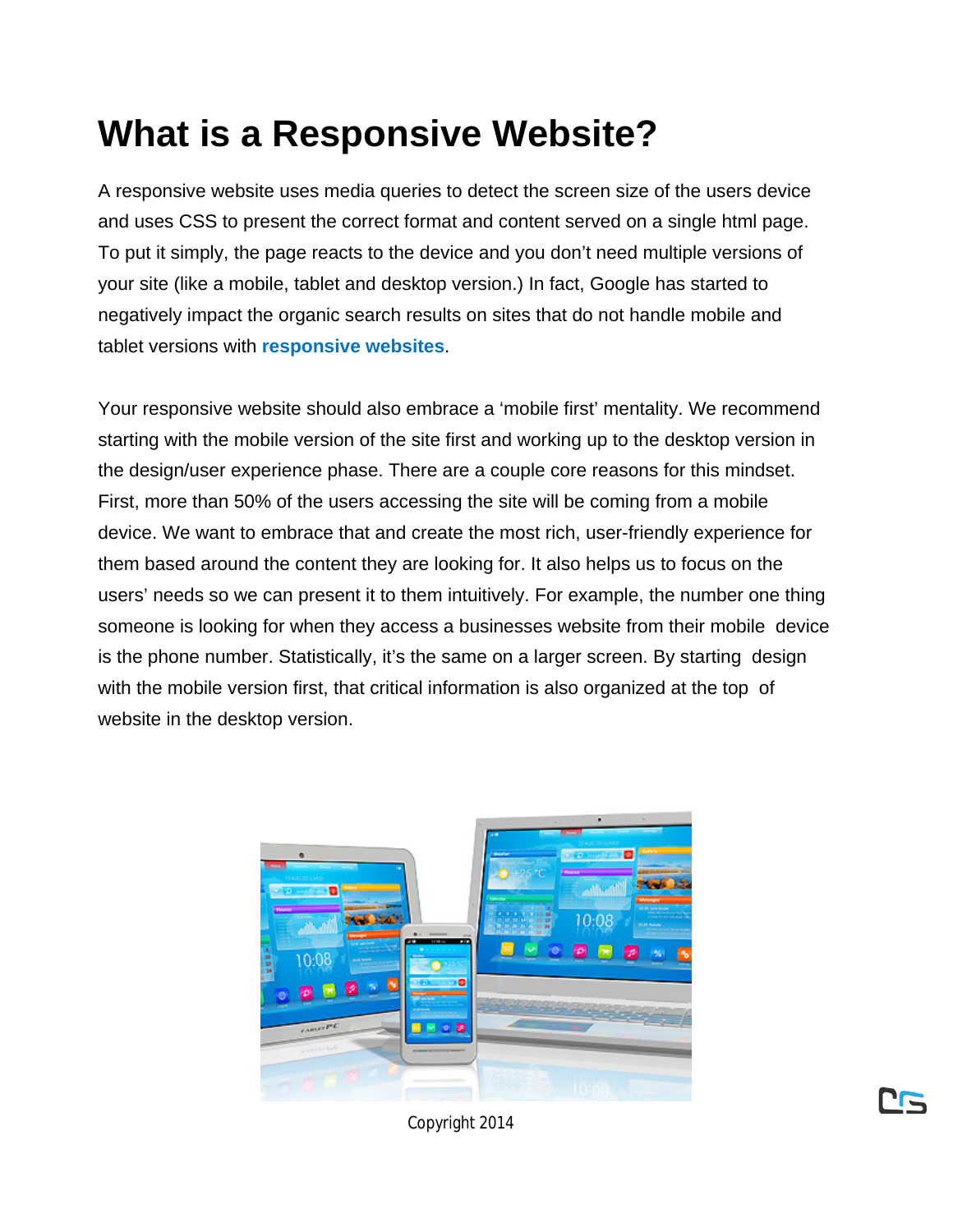## **SEO (Search Engine Optimization)**

Why does SEO matter to your business? Statistically 69% of the web traffic will go to the top 3 organic search results (top placement receives 49% of clicks, second placement gets 13% and third placement getting a meager 7% of the traffic). It's staggering how quickly you drop off people's radar if you're not at the top of the search results. Showing up at the top of the search results is the top performing lead generator for web traffic. Web searches are more effective than traditional marketing like direct mail, printed advertisements in local publications and outdoor advertising. The people searching for "orthodontist" or "braces" are actively seeking your professional services and if you're not at the top of the page you might as well not exist.

Don't be fooled by unethical, hack or grey hat SEO shops that go after key phrases that get zero searches. We have run reports for Doctors that think they are at the top of Google's results only to find they are being manipulated by poor keywords targeted like "Old town Scottsdale Orthodontist." If you look at the number of searches for that phrase (usually zero) vs. the term "Orthodontist" (average 60,000 per month in large metro areas) you can clearly see it has no benefit to be at the top of a search that nobody performs. Google already knows you're in Scottsdale based on your IP address and is presenting results based on your location.

Work with a real **SEO agency** and do your homework. Most bad shops flood businesses with a lot of unreadable reports and give bogus statistics. Make sure that the company you choose works with you to identify the most effective keywords that will drive prospective customers to your site, and have the analytics to back up their claims. Insist on reports that are easily understood and are focused on how the campaign is performing against the measurable results put in place at the project start. Improving your organic search rankings will drastically increase the number of visitors to your site. As the old saying goes, there is more than one way to skin a cat, so when organic search isn't enough, consider a more direct tactic.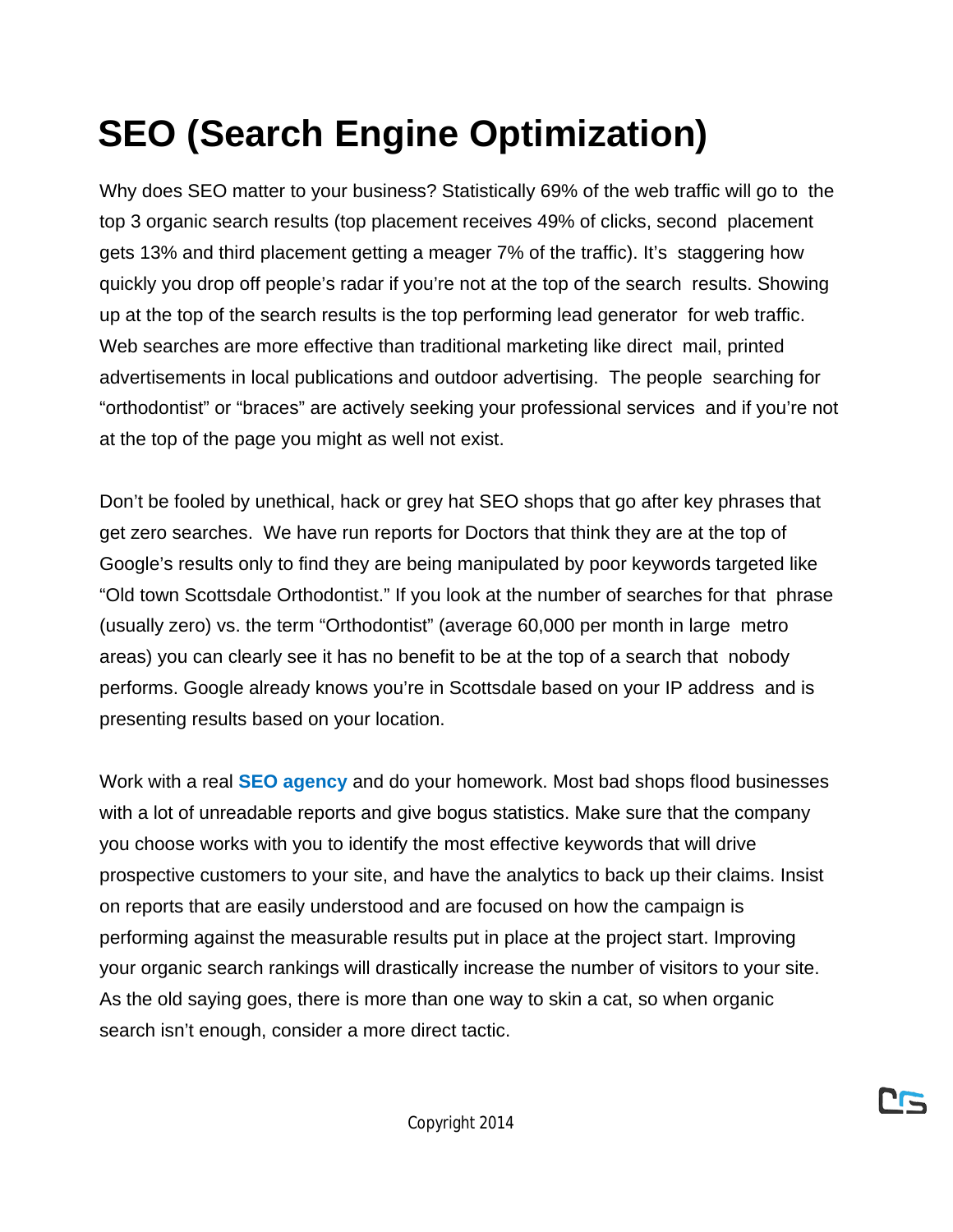## **PPC (Pay-Per-Click)/Re-targeted Advertising**

It can potentially take 6-9 months to start ranking organically on Google as well as any other search engines. For faster results, I would still recommend PPC and Re-targeted Advertising campaigns. By implementing a PPC campaign, your site's listing can show up at both the top of the organic and sponsored results. By showing up in both places it illustrates dominance in your market and conveys confidence to your would-be patients. You will also be rest assured that 70% of web browsers are going to click on your organic listing if you show up in both places.

Retargeted ads are even more effective than PPC. Retargeting ads on the Google Display Network allows us to surgically target people who have visited your site in the past and present them with calls to action that are focused on the treatment option or content that they browsed on your site. We have all experienced this; say while looking at the weather on MSN and an ad for the exact shoes you view at Amazon's pops up. The Google Display Network lets you place ads on a variety of news sites, blogs and other niche sites across the Internet to reach more customers. This extends your visibility potential customers that have already spent time on your site and are therefor more likely to engage if they do click on your ad.

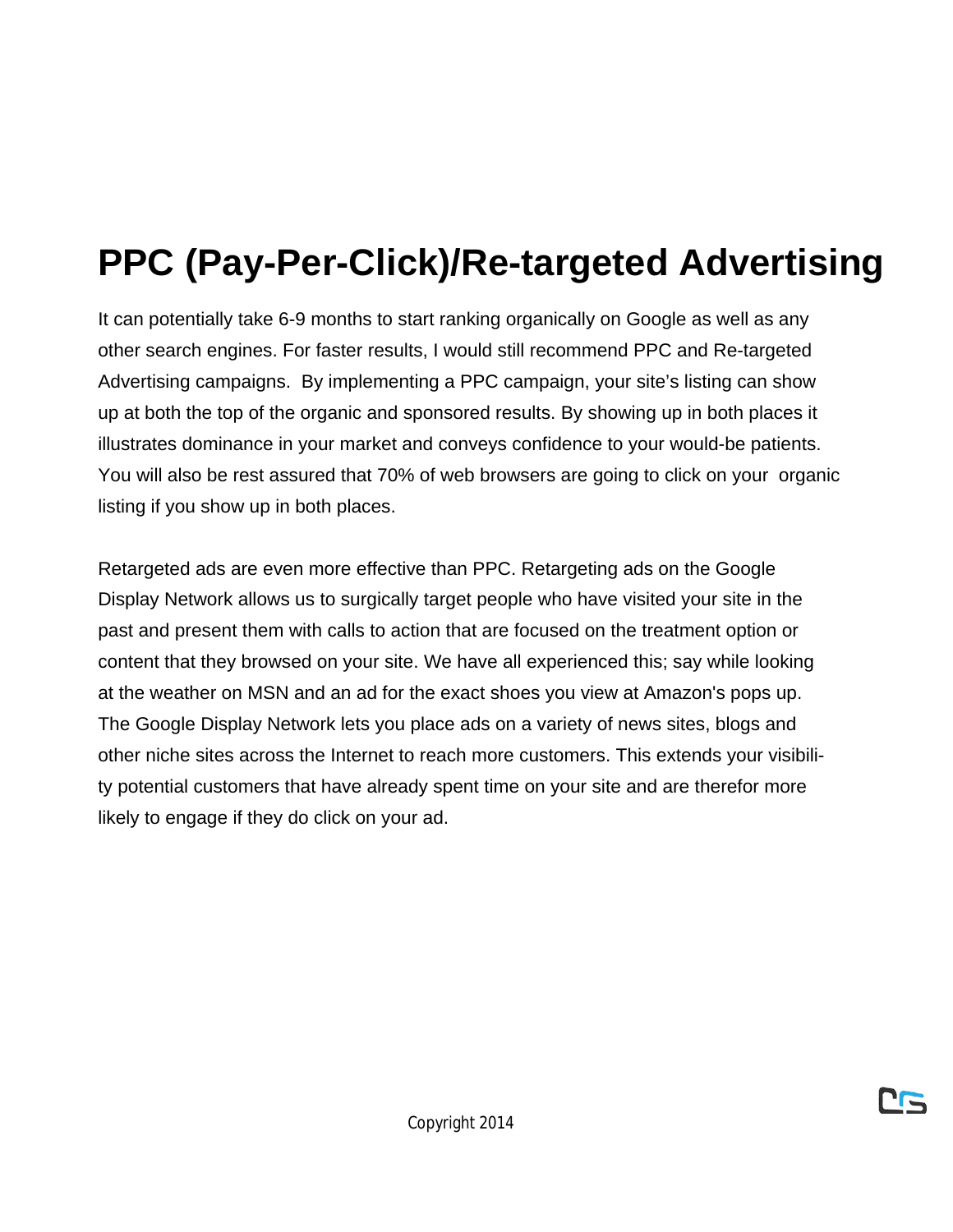#### **Inbound Marketing**

Once you have traffic on your site, it's time to convert the casual web browser into a possible customer. Statistics show that 1% of people that visit your site will contact you, while 20% actually are actively seeking your product services (the other 80% are looking for a job or funny cat videos). How do we go after the 19% that aren't calling? By creating a nurturing funnel that continues to educate your potential customers with content and calls to action about the type of care they have expressed interest in.

Since 2006 Inbound Marketing has been the most effective tool for website conversion. Inbound marketing is exactly what it sounds like. Inbound Marketing invites interested users into your site with great content. Once these users are engaged with your content, it becomes your job to hook them through high-end products and innovative service offers. Inbound Marketing strategies involve the creation of amazing web con- tent, and then the nurturing of leads said content garners with relevant information. Next you slowly convert those leads into customers over time. Think of Inbound Marketing as a platform that invites interested people to visit your website in a way that is timely with the users needs and presents them with only the information they are seeking. Once that piece of the puzzle is secure, properly measuring your success is crucial.

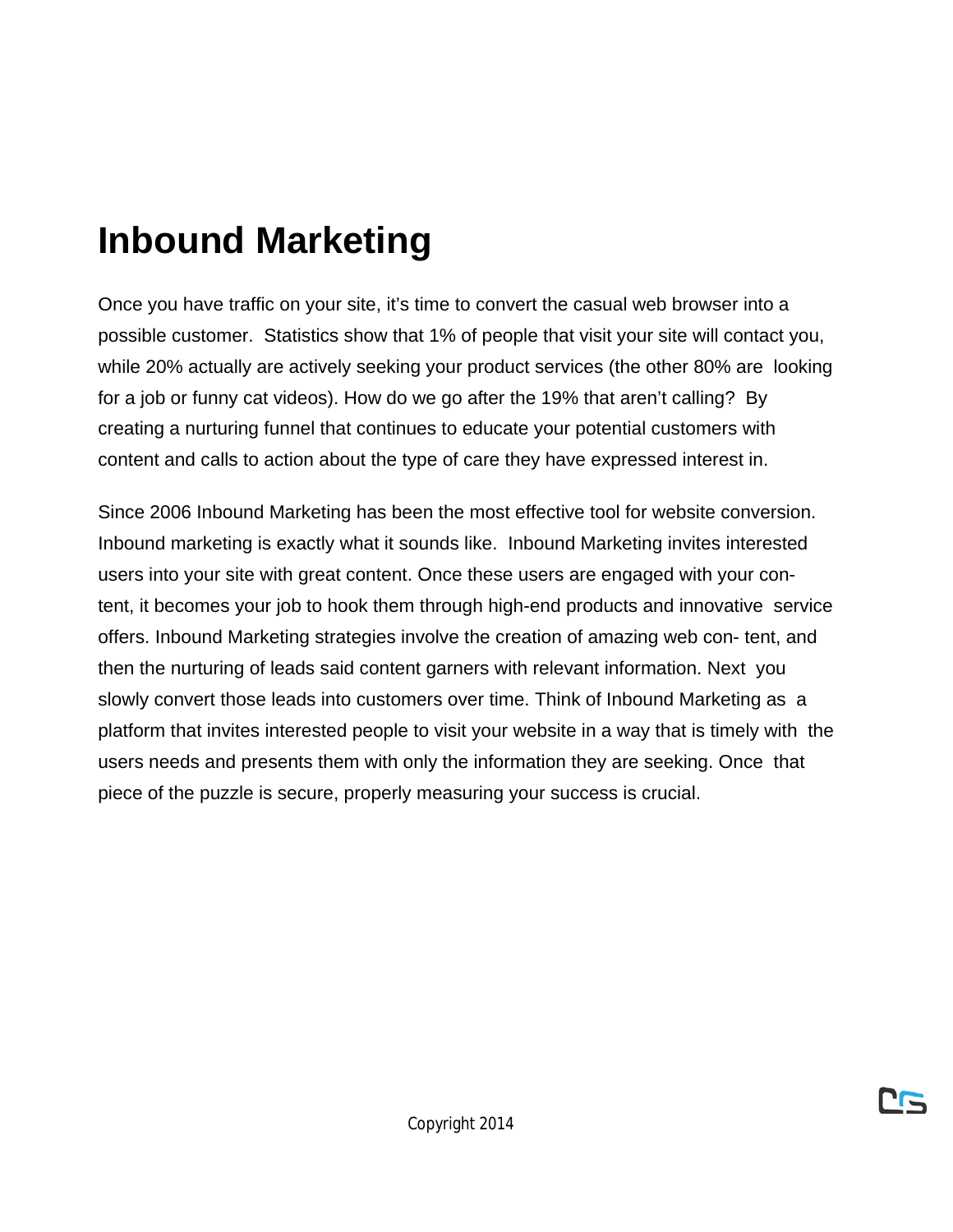## **Analytics**

You should always continue to learn based on your site's analytics. By leveraging the insights provided by Google Analytics, we can continue to improve conversion and present the content that users find valuable. Analytics provide clarity into how long people spend on your site, the path they take through the site when browsing, and finally when and where they leave your site. This information is priceless when evolving a website to increase conversion, and allows you to create landing pages based around other marketing efforts to track effectiveness of traditional campaigns. By tracking the ROI (return on investment) for all marketing efforts, you can focus your marketing dollars where they are the most effective.

To stay competitive in today's constantly changing marketplace, your website is the critical component to the ongoing success of any business. As new competitors come online, it is imperative that your website and SEO dominate your geographic location. Choose an agency that has proven results and that you enjoy working with. Developing a new website and SEO strategy is a collaborative effort that requires your input, just like designing a new office space or business plan. Expect a 3-4 month engagement to develop your new site and a 6-9 month runway to start seeing traction on your organic SEO. Remember, the longer you wait the more ground you will have to make up down the road, so start today!